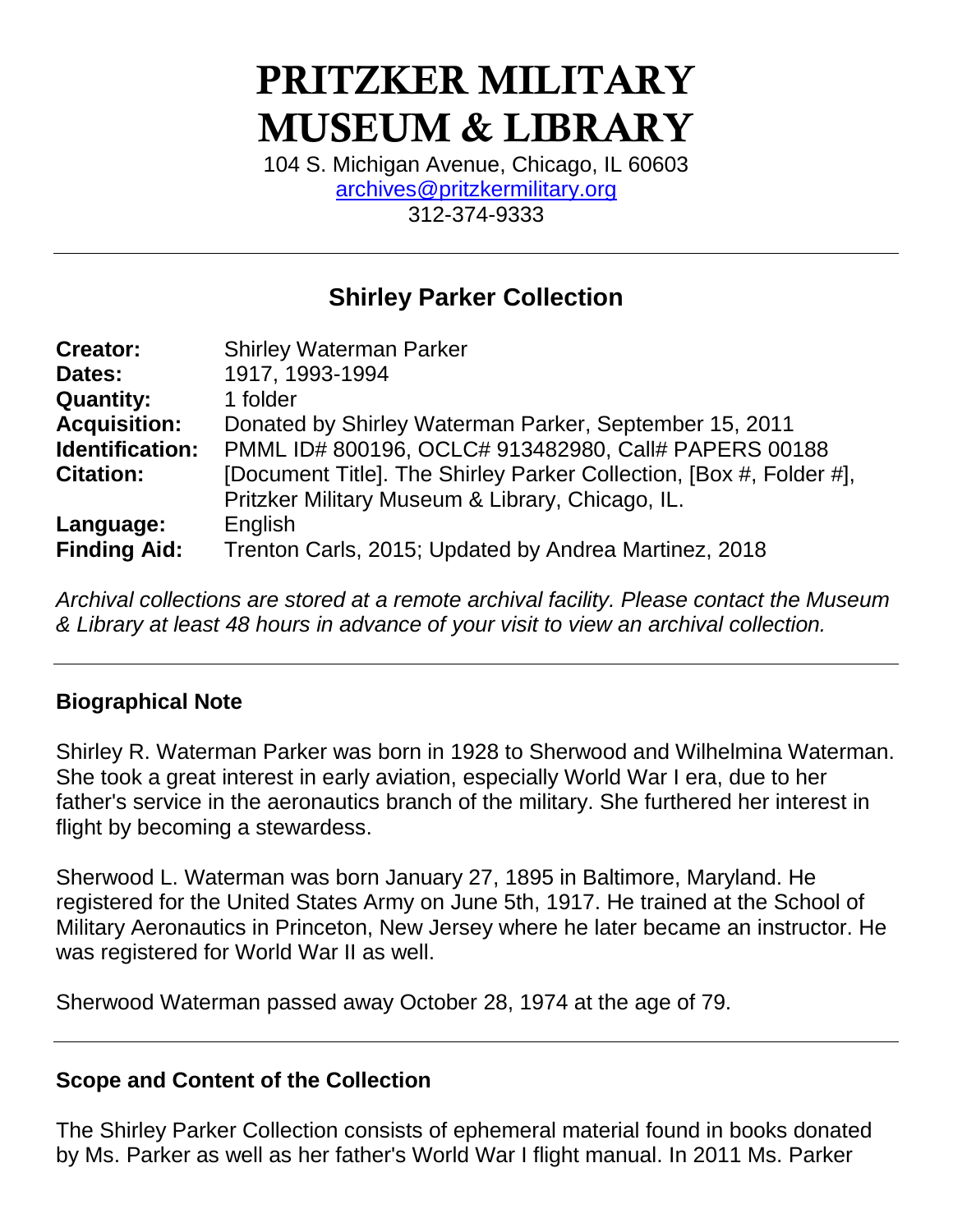donated 55 books to the Pritzker Military Museum and Library and the ephemeral items were found during processing. Also in this collection is Ms. Parker's father, Sherwood L. Waterman's flight manual from the School of Military Aeronautics: Princeton, New Jersey.

#### **Arrangement**

The collection arrived in no particular order and has been arranged chronologically. The collection consists of one series:

#### **Series One: Aeronautics Documents**.

## **Rights**

Copyrights held by Shirley Waterman Parker were transferred to the Pritzker Military Museum & Library. All other rights are held by the author or publisher. Users assume responsibility for following copyright laws as established by US Code Title 17.

### **Related Material**

*By Dead Reckoning: recollections of a master navigator* by Lewis, Ralph. Call #: VK572.L48 1994

# **Key Subjects**

This collection is indexed under the following headings in the Library's online catalog. Researchers interested in materials about related topics, persons, or places should search the catalog using these subject headings.

# **Subjects**

Aeronautics. Military operations, Aerial--American. United States.--Army.--Air Service. World War, 1914-1918--Aerial operations, American.